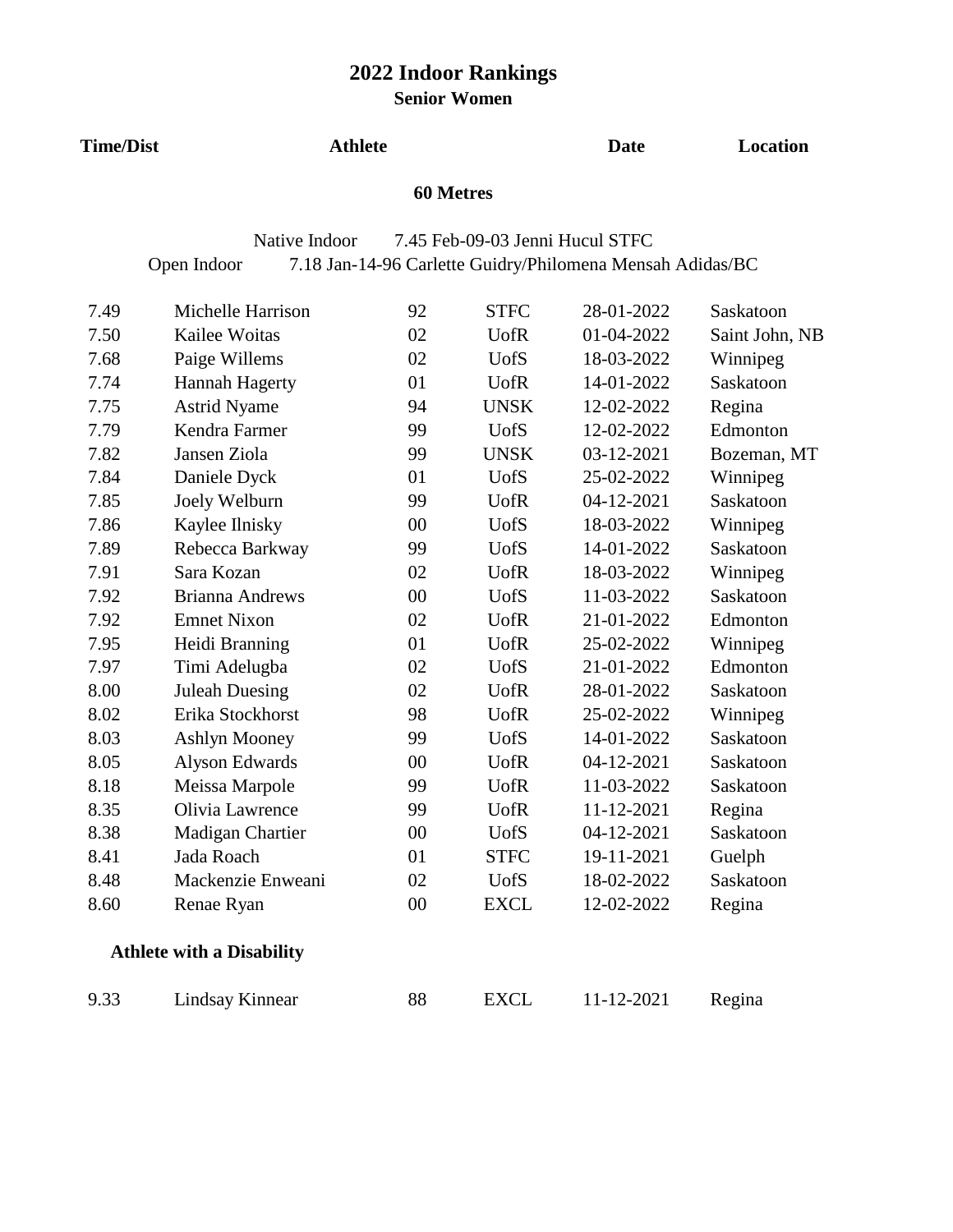**Senior Women**

| <b>Time/Dist</b> |                                  | <b>Athlete</b> |              | <b>Date</b>                           | <b>Location</b> |
|------------------|----------------------------------|----------------|--------------|---------------------------------------|-----------------|
|                  |                                  | 200 Metres     |              |                                       |                 |
|                  | Native Indoor                    |                |              | 23.90 Jan-31-97 LaDonna Antoine RAT   |                 |
|                  | Open Indoor                      |                |              | 23.68 Feb-04-10 Kaltouma Nadjina CHAD |                 |
| 25.38            | Kendra Farmer                    | 99             | <b>U</b> ofS | 04-12-2021                            | Saskatoon       |
| 25.89            | Hannah Hagerty                   | 01             | <b>UofR</b>  | 11-12-2021                            | Regina          |
| 25.91            | <b>Ashlyn Mooney</b>             | 99             | <b>U</b> ofS | 04-12-2021                            | Saskatoon       |
| 26.14            | Adrea Propp                      | 92             | <b>UNSK</b>  | 12-02-2022                            | Regina          |
| 26.32            | <b>Emnet Nixon</b>               | 02             | <b>U</b> ofR | 12-02-2022                            | Regina          |
| 26.34            | Rebecca Barkway                  | 99             | <b>UofS</b>  | 04-12-2021                            | Saskatoon       |
| 26.65            | <b>Astrid Nyame</b>              | 94             | <b>UNSK</b>  | 04-12-2021                            | Saskatoon       |
| 27.14            | Heidi Branning                   | 01             | <b>U</b> ofR | 28-01-2022                            | Saskatoon       |
| 27.31            | <b>Brianna Andrews</b>           | 00             | <b>UofS</b>  | 04-12-2021                            | Saskatoon       |
| 27.63            | Meissa Marpole                   | 99             | <b>UofR</b>  | 12-02-2022                            | Regina          |
| 27.64            | Madigan Chartier                 | 00             | <b>UofS</b>  | 04-12-2021                            | Saskatoon       |
| 27.79            | Olivia Lawrence                  | 99             | <b>UofR</b>  | 11-12-2021                            | Regina          |
| 27.92            | Micah Strueby                    | 99             | <b>UofS</b>  | 04-12-2021                            | Saskatoon       |
| 28.93            | Renae Ryan                       | 00             | <b>EXCL</b>  | 11-12-2021                            | Regina          |
|                  | <b>Athlete with a Disability</b> |                |              |                                       |                 |
| 31.98            | Lindsay Kinnear                  | 88             | <b>EXCL</b>  | 11-12-2021                            | Regina          |
|                  |                                  | 300 Metres     |              |                                       |                 |

Native Indoor 37.47 Feb-14-16 Brianne Theisen-Eaton UNSK

Open Indoor 36.91 Dec-30-80 Angella Taylor ON

| 38.32 | Kendra Farmer      | 99 | U <sub>of</sub> S | 18-03-2022 | Winnipeg  |
|-------|--------------------|----|-------------------|------------|-----------|
| 38.83 | Paige Willems      | 02 | U <sub>of</sub> S | 18-03-2022 | Winnipeg  |
| 41.76 | <b>Emnet Nixon</b> | 02 | <b>U</b> ofR      | 25-02-2022 | Winnipeg  |
| 42.67 | Olivia Lawrence    | 99 | <b>U</b> ofR      | 12-02-2022 | Edmonton  |
| 43.63 | Madigan Chartier   | 00 | <b>U</b> ofS      | 11-03-2022 | Saskatoon |
| 43.77 | Micah Strueby      | 99 | <b>U</b> ofS      | 18-02-2022 | Saskatoon |
|       |                    |    |                   |            |           |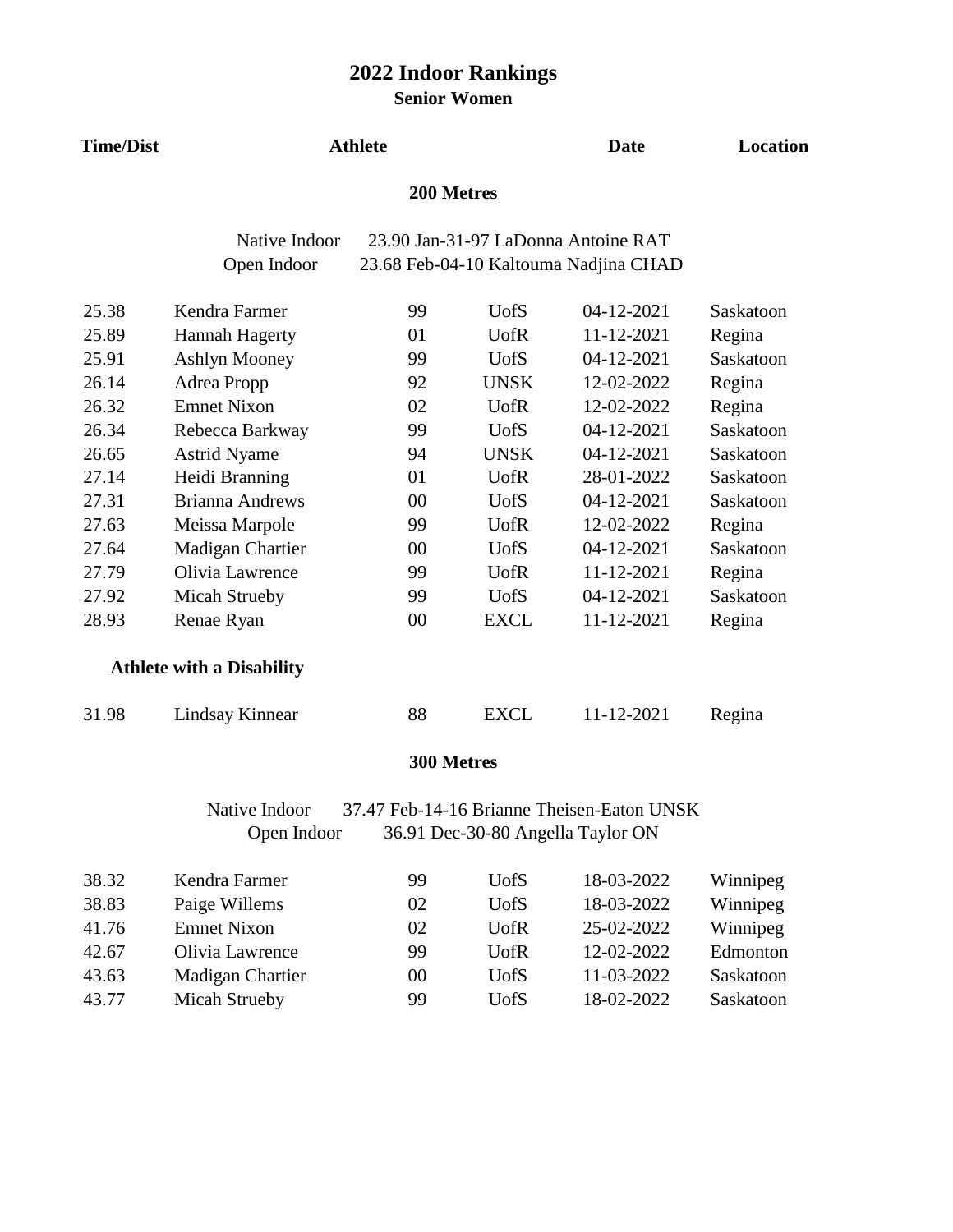**Senior Women**

#### **Time/Dist Athlete**

### **Date Location**

### **600 Metres**

| Native Indoor | 1:28.70 Mar-09-19 Julianne Labach U of S |  |
|---------------|------------------------------------------|--|
| Open Indoor   | 1:28.70 Mar-09-19 Julianne Labach U of S |  |

| 1:30.77 | Adrea Propp                 | 92 | <b>UNSK</b>  | 11-02-2022 | Saskatoon |
|---------|-----------------------------|----|--------------|------------|-----------|
| 1:31.55 | Kendra Farmer               | 99 | <b>UofS</b>  | 11-03-2022 | Saskatoon |
| 1:32.84 | Natalia McCullough          | 01 | <b>U</b> ofR | 12-02-2022 | Edmonton  |
| 1:34.21 | Olivia Moyse                | 00 | <b>UofS</b>  | 18-03-2022 | Winnipeeg |
| 1:35.25 | Courtney Hufsmith           | 98 | <b>UofS</b>  | 21-01-2022 | Edmonton  |
| 1:35.98 | Kelsey Haczkewicz           | 99 | <b>U</b> ofR | 25-02-2022 | Winnipeeg |
| 1:36.39 | Kaitlyn Harrison            | 01 | <b>UofS</b>  | 14-01-2022 | Saskatoon |
| 1:41.37 | <b>Rayne Butler-Siemens</b> | 00 | <b>UofS</b>  | 18-03-2022 | Winnipeeg |
| 1:42.30 | <b>Ellison Kozan</b>        | 02 | <b>U</b> ofR | 25-02-2022 | Winnipeeg |
| 1:42.72 | Sarah Novakowski            | 01 | <b>U</b> ofR | 21-01-2022 | Edmonton  |
| 1:42.96 | <b>Ryann Handley</b>        | 01 | <b>UofS</b>  | 11-03-2022 | Saskatoon |
| 1:43.08 | Olivia Lawrence             | 99 | <b>U</b> ofR | 21-01-2022 | Edmonton  |
| 1:43.46 | Alyssa Roney                | 02 | <b>UofS</b>  | 11-03-2022 | Saskatoon |
| 1:44.48 | Madelyn Kaban               | 02 | <b>U</b> ofR | 18-03-2022 | Winnipeeg |
| 1:45.52 | Micah Strueby               | 99 | <b>UofS</b>  | 14-01-2022 | Saskatoon |
| 1:46.50 | Callum Kraft                | 01 | <b>U</b> ofR | 14-01-2022 | Saskatoon |
| 1:50.41 | Samantha Monette            | 01 | <b>UofS</b>  | 14-01-2022 | Saskatoon |
| 1:54.35 | Ora Meade                   | 02 | <b>UofS</b>  | 11-03-2022 | Saskatoon |

#### **800 Metres**

Native Indoor 2:06.26 Feb-09-19 Julianne Labach U of S Open Indoor 2:03.72 Dec-17-91 Charmaine Crooks BC

| 2:11.70 | Adrea Propp          | 92     | <b>UNSK</b>  | 12-02-2022 | Regina    |
|---------|----------------------|--------|--------------|------------|-----------|
| 2:18.06 | Natalia McCullough   | 01     | <b>U</b> ofR | 11-12-2021 | Regina    |
| 2:19.55 | Kelsey Haczkewicz    | 99     | <b>U</b> ofR | 11-12-2021 | Regina    |
| 2:22.75 | Sarah Novakowski     | 01     | <b>U</b> ofR | 11-12-2021 | Regina    |
| 2:25.07 | <b>Ellison Kozan</b> | 02     | <b>U</b> ofR | 12-02-2022 | Regina    |
| 2:27.76 | Madelyn Kaban        | 02     | <b>U</b> ofR | 11-03-2022 | Saskatoon |
| 2:28.22 | Callum Kraft         | 01     | <b>U</b> ofR | 11-03-2022 | Saskatoon |
| 2:31.77 | <b>Ashlyn Mooney</b> | 99     | <b>UofS</b>  | 12-02-2022 | Edmonton  |
| 2:32.42 | Alyson Edwards       | $00\,$ | <b>U</b> ofR | 12-02-2022 | Edmonton  |
| 2:34.74 | Kira Comfort         | 02     | <b>UofS</b>  | 12-02-2022 | Edmonton  |
| 2:57.48 | Atefa Rahimi         | 02     | <b>STFC</b>  | 11-03-2022 | Saskatoon |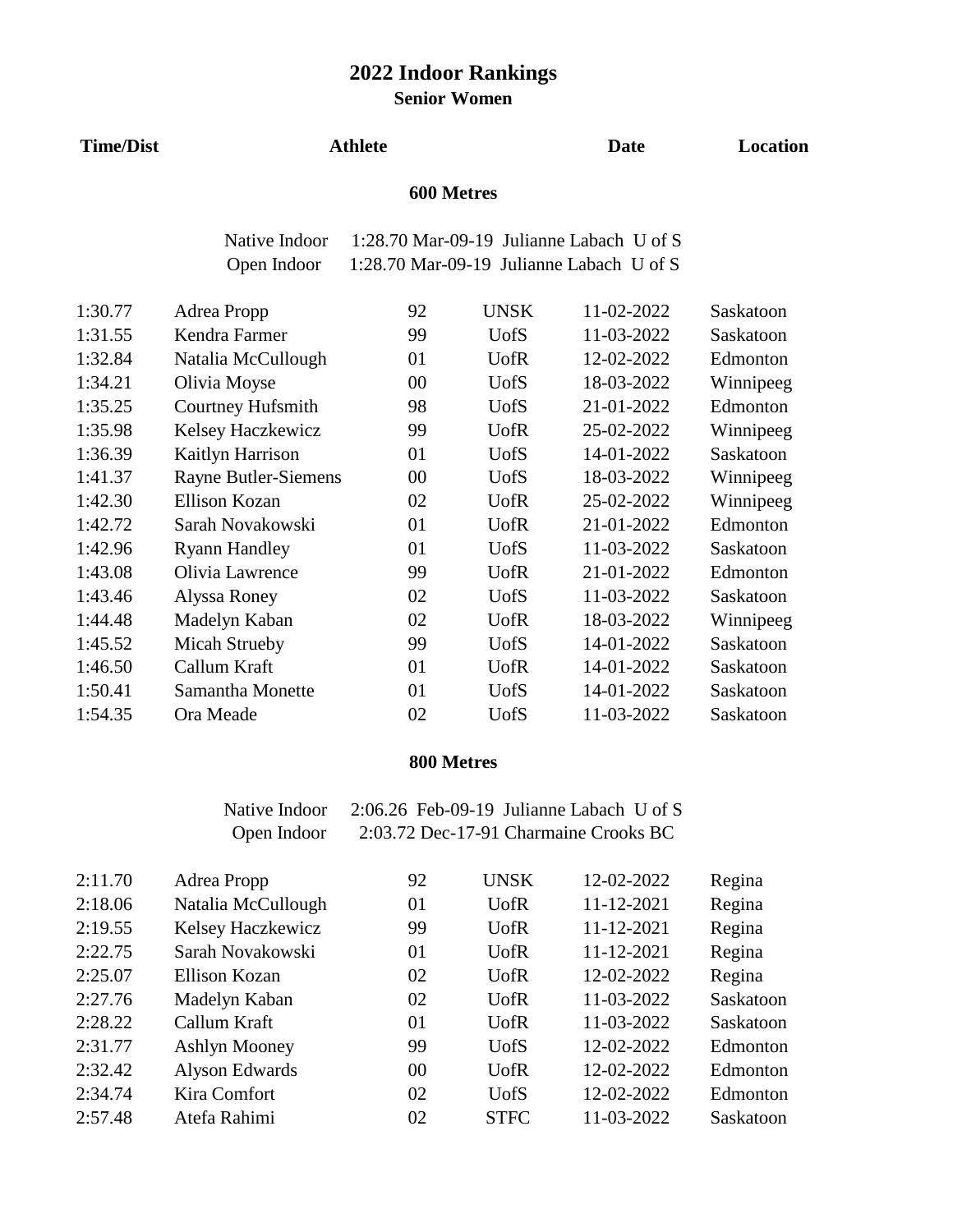**Senior Women**

| <b>Time/Dist</b>  | <b>Athlete</b>              |                     |             | <b>Date</b>          | Location  |
|-------------------|-----------------------------|---------------------|-------------|----------------------|-----------|
|                   |                             | 800 Metres - Cont'd |             |                      |           |
| <b>Hand Times</b> |                             |                     |             |                      |           |
| 2:15.7h           | Olivia Moyse                | 00                  | <b>UofS</b> | 04-12-2021           | Saskatoon |
| 2:30.7h           | <b>Rayne Butler-Siemens</b> | $00\,$              | <b>UofS</b> | 04-12-2021           | Saskatoon |
|                   |                             | 1000 Metres         |             |                      |           |
|                   | Native Indoor               | 2:39.98 Feb-08-19   |             | Julianne Labach UofS |           |
|                   | Open Indoor                 | 2:39.98 Feb-08-19   |             | Julianne Labach UofS |           |
| 2:49.34           | Kaitlyn Harrison            | 01                  | <b>UofS</b> | 18-03-2022           | Winnipeg  |
| 2:49.55           | Adrea Propp                 | 92                  | <b>UNSK</b> | 18-02-2022           | Saskatoon |
| 2:49.72           | Natalia McCullough          | 01                  | <b>UofR</b> | 18-03-2022           | Winnipeg  |
| 2:52.06           | Courtney Hufsmith           | 98                  | <b>UofS</b> | 21-01-2022           | Edmonton  |
| 2:54.28           | Kaila Neigum                | 99                  | <b>UofR</b> | 05-03-2022           | Windsor   |
| 3:01.88           | Kelsey Haczkewicz           | 99                  | <b>UofR</b> | 25-02-2022           | Winnipeg  |
| 3:04.32           | <b>Rayne Butler-Siemens</b> | $00\,$              | <b>UofS</b> | 25-02-2022           | Winnipeg  |
| 3:04.68           | Sarah Novakowski            | 01                  | <b>UofR</b> | 25-02-2022           | Winnipeg  |
| 3:07.29           | <b>Ellison Kozan</b>        | 02                  | <b>UofR</b> | 25-02-2022           | Winnipeg  |
| 3:11.53           | Callum Kraft                | 01                  | <b>UofR</b> | 25-02-2022           | Winnipeg  |
| 3:13.03           | Madelyn Kaban               | 02                  | <b>UofR</b> | 25-02-2022           | Winnipeg  |
| 3:14.39           | <b>Ryann Handley</b>        | 01                  | <b>UofS</b> | 18-02-2022           | Saskatoon |
| 3:15.35           | Alyssa Roney                | 02                  | <b>UofS</b> | 25-02-2022           | Winnipeg  |
| 3:15.64           | Kaylee Tymo                 | $00\,$              | <b>UofR</b> | 25-02-2022           | Winnipeg  |

### **1500 Metres**

Native Indoor 4:18.66 Mar-09-19 Courtney Hufsmith UofS Open Indoor 4:16.3h Dec-29-73 Glenda Reiser ON-OKH

| 4:27.45 | Courtney Hufsmith         | 98 | <b>UofS</b>  | 05-02-2022 | New York       |
|---------|---------------------------|----|--------------|------------|----------------|
| 4:31.33 | Kaitlyn Harrison          | 01 | <b>UofS</b>  | 01-04-2022 | Saint John, NB |
| 4:34.44 | Kaila Neigum              | 99 | <b>U</b> ofR | 18-03-2022 | Winnipeg       |
| 4:34.60 | Jenna McFadyen            | 02 | <b>UofS</b>  | 12-02-2022 | Edmonton       |
| 4:44.40 | Jaira Cross Child         | 01 | <b>UofS</b>  | 12-02-2022 | Edmonton       |
| 4:45.53 | Allison Grajczyk-Jelinski | 01 | <b>UofS</b>  | 12-02-2022 | Edmonton       |
| 4:54.03 | Ellison Kozan             | 02 | <b>U</b> ofR | 18-03-2022 | Winnipeg       |
| 4:55.27 | Sarah Novakowski          | 01 | <b>U</b> ofR | 18-03-2022 | Winnipeg       |
| 4:56.15 | Julianna Engele-Lueke     | 02 | <b>UofS</b>  | 11-03-2022 | Saskatoon      |
| 5:02.58 | Callum Kraft              | 01 | <b>U</b> ofR | 12-02-2022 | Edmonton       |
|         |                           |    |              |            |                |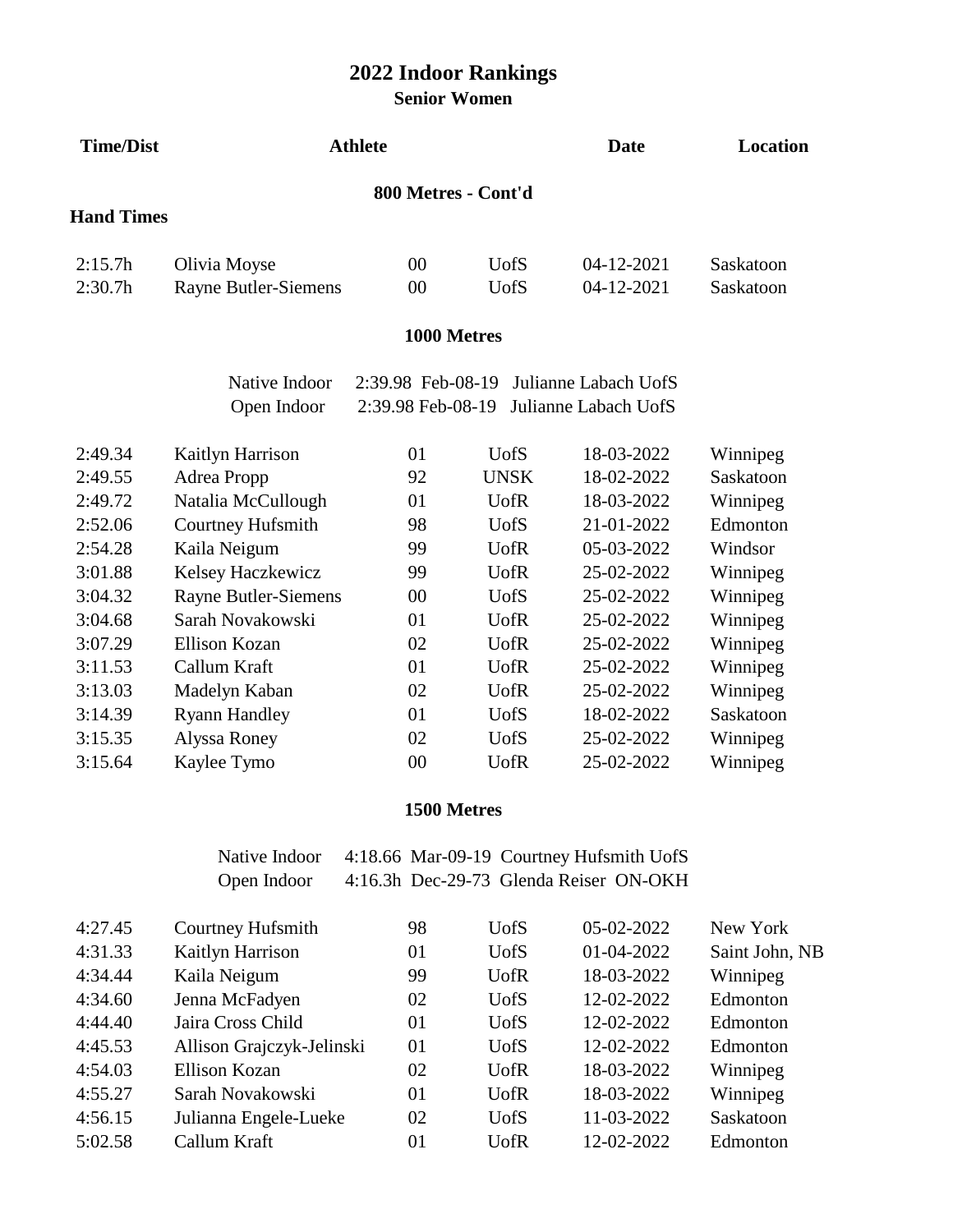**Senior Women**

| <b>Time/Dist</b>              |                                              | <b>Athlete</b> |                  |                                           | <b>Date</b>                                                                          | <b>Location</b>                 |
|-------------------------------|----------------------------------------------|----------------|------------------|-------------------------------------------|--------------------------------------------------------------------------------------|---------------------------------|
|                               |                                              |                | 1500m - Cont'd   |                                           |                                                                                      |                                 |
| 5:07.30<br>5:18.97<br>5:35.10 | Kaylee Tymo<br>Madelyn Kaban<br>Morgan Elkew |                | 00<br>02<br>02   | <b>UofR</b><br><b>UofR</b><br><b>UofR</b> | 25-02-2022<br>12-02-2022<br>11-03-2022                                               | Winnipeg<br>Regina<br>Saskatoon |
|                               |                                              |                | <b>One Mile</b>  |                                           |                                                                                      |                                 |
|                               |                                              |                |                  |                                           |                                                                                      |                                 |
| 4:47.58                       | Courtney Hufsmith                            |                | 98               | <b>UofS</b>                               | 05-02-2022                                                                           | New York                        |
|                               |                                              |                | 3000 Metres      |                                           |                                                                                      |                                 |
|                               | Native Indoor<br>Open Indoor                 |                |                  |                                           | 9:08.47 Feb-08-19 Courtney Hufsmith UofS<br>9:08.47 Feb-08-19 Courtney Hufsmith UofS |                                 |
| 9:37.71                       | Courtney Hufsmith                            |                | 98               | <b>UofS</b>                               | 01-04-2022                                                                           | Saint John, NB                  |
| 9:51.28                       | Kaila Neigum                                 |                | 99               | <b>UofR</b>                               | 18-03-2022                                                                           | Winnipeg                        |
| 9:53.35                       | Jenna McFadyen                               |                | 02               | <b>UofS</b>                               | 12-02-2022                                                                           | Edmonton                        |
| 10:01.76                      | Kaitlyn Harrison                             |                | 01               | <b>UofS</b>                               | 21-01-2022                                                                           | Edmonton                        |
| 10:07.56                      | Allison Grajczyk-Jelinski                    |                | 01               | <b>UofS</b>                               | 12-02-2022                                                                           | Edmonton                        |
| 10:25.60                      | Jaira Cross Child                            |                | 01               | <b>UofS</b>                               | 18-03-2022                                                                           | Winnipeg                        |
| 10:47.49                      | Julianna Engele-Lueke                        |                | 02               | <b>UofS</b>                               | 18-02-2022                                                                           | Saskatoon                       |
|                               |                                              |                | 60m Hurdles .84m |                                           |                                                                                      |                                 |
|                               | Native Indoor<br>Open Indoor                 |                |                  |                                           | 8.04 Mar-18-16 Brianne Theisen UNSK<br>8.04 Mar-18-16 Brianne Theisen UNSK           |                                 |
| 8.09                          | Michelle Harrison                            |                | 92               | <b>STFC</b>                               | 19-03-2022                                                                           | Belgrade, Serbia                |
| 8.44                          | Timi Adelugba                                |                | 02               | <b>UofS</b>                               | 01-04-2022                                                                           | Saint John, NB                  |
| 8.46                          | <b>Astrid Nyame</b>                          |                | 94               | <b>UNSK</b>                               | 12-02-2022                                                                           | Regina                          |
| 8.48                          | Joely Welburn                                |                | 99               | <b>UofR</b>                               | 01-04-2022                                                                           | Saint John, NB                  |
| 8.53                          | Jansen Ziola                                 |                | 99               | <b>UNSK</b>                               | 25-02-2022                                                                           | Bozeman, MT                     |

| 0.40 | JOCLY WEIDUILL       | לר | <b>UUIN</b>  | <u> UI-U4-ZUZZ</u> | Баши јоши, ј |
|------|----------------------|----|--------------|--------------------|--------------|
| 8.53 | Jansen Ziola         | 99 | <b>UNSK</b>  | 25-02-2022         | Bozeman, M   |
| 8.57 | Rebecca Barkway      | 99 | <b>U</b> ofS | 18-03-2022         | Winnipeg     |
| 8.77 | Alyson Edwards       | 00 | <b>U</b> ofR | 11-12-2021         | Regina       |
| 8.87 | <b>Ashlyn Mooney</b> | 99 | <b>U</b> ofS | 12-02-2022         | Edmonton     |
| 8.97 | Kaylee Ilnisky       | 00 | UofS         | 18-03-2022         | Winnipeg     |
| 9.35 | Victoria Spurr       | 02 | UofS         | 18-02-2022         | Saskatoon    |
| 9.63 | Kira Comfort         | 02 | UofS         | 21-01-2022         | Edmonton     |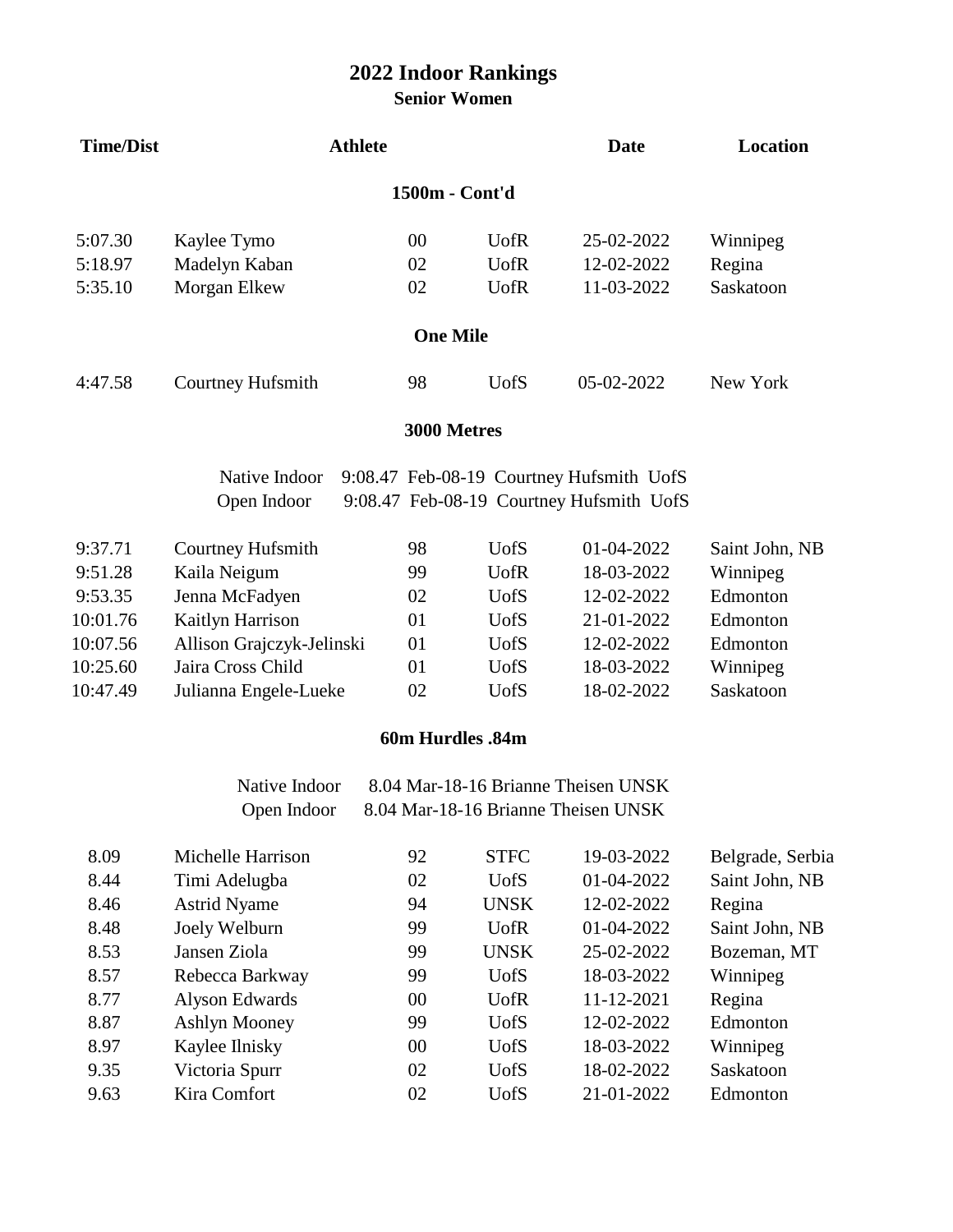**Senior Women**

**Time/Dist Athlete**

**Date Location**

## **High Jump**

Native Indoor 1.88m Mar-10-12 Brianne Theisen UNSK/OR Open Indoor 1.91m Dec-29-77 Debbie BrilL BC

| 1.69m             | Joely Welburn         | 99 | <b>U</b> ofR | 25-02-2022 | Winnipeg  |
|-------------------|-----------------------|----|--------------|------------|-----------|
| 1.65m             | <b>Ashlyn Mooney</b>  | 99 | <b>U</b> ofS | 12-02-2022 | Edmonton  |
| 1.65m             | Victoria Spurr        | 02 | <b>U</b> ofS | 21-01-2022 | Edmonton  |
| 1.61 <sub>m</sub> | <b>Alyson Edwards</b> | 00 | <b>U</b> ofR | 18-03-2022 | Winnipeg  |
| 1.57m             | Jansen Ziola          | 99 | <b>UNSK</b>  | 25-02-2022 | Montana   |
| 1.57m             | Raissa Murwanashyaka  | 02 | <b>U</b> ofR | 11-03-2022 | Saskatoon |
| 1.56m             | Olivia Moyse          | 00 | <b>U</b> ofS | 25-02-2022 | Winnipeg  |
| 1.55m             | Kianna Cadman         | 02 | <b>UofS</b>  | 21-01-2022 | Edmonton  |
| 1.50 <sub>m</sub> | Adlgessa Yowin        | 02 | <b>UofS</b>  | 21-01-2022 | Edmonton  |
| 1.46m             | Kira Comfort          | 02 | <b>UofS</b>  | 18-03-2022 | Winnipeg  |
|                   |                       |    |              |            |           |

## **Pole Vault**

| Native Indoor | 4.60m Feb-16-12 Kelsie Hendry RIVA |
|---------------|------------------------------------|
| Open Indoor   | 4.60m Mar-10-12 Kelsie Hendry RIVA |

| 3.68m             | Sierra Leonard         | 01      | UNSK. | 18-03-2022 | Winnipeg  |
|-------------------|------------------------|---------|-------|------------|-----------|
| 3.00 <sub>m</sub> | Taylor de Jong         | 99      | UofS  | 04-12-2021 | Saskatoon |
| 2.76m             | <b>Kathryn Guenter</b> | $_{01}$ | UofS. | 11-03-2022 | Saskatoon |
| 2.31 <sub>m</sub> | Marina Kehrig          | 98      | UofS  | 11-03-2022 | Saskatoon |

## **Long Jump**

| Native Indoor | 6.42m Mar-18-16 Brianne Theisen-Eaton UNSK |
|---------------|--------------------------------------------|
| Open Indoor   | 6.42m Mar-18-16 Brianne Theisen-Eaton UNSK |

| 6.12m             | Joely Welburn         | 99     | <b>U</b> ofR | 01-04-2022 | Saint John, NB |
|-------------------|-----------------------|--------|--------------|------------|----------------|
| 5.80 <sub>m</sub> | <b>Hannah Hagerty</b> | 01     | <b>U</b> ofR | 21-01-2022 | Edmonton       |
| 5.77m             | Jansen Ziola          | 99     | <b>UNSK</b>  | 03-12-2021 | Bozeman, MT    |
| 5.71m             | <b>Ashlyn Mooney</b>  | 99     | <b>UofS</b>  | 12-02-2022 | Edmonton       |
| 5.67m             | Victoria Spurr        | 02     | <b>UofS</b>  | 25-02-2022 | Winnipeg       |
| 5.64m             | Erika Stockhorst      | 98     | <b>UofR</b>  | 11-03-2022 | Saskatoon      |
| 5.52m             | Paige Willems         | 02     | <b>U</b> ofS | 12-02-2022 | Edmonton       |
| 5.42m             | Alyson Edwards        | $00\,$ | <b>U</b> ofR | 12-02-2022 | Edmonton       |
| 5.38m             | Sara Kozan            | 02     | <b>U</b> ofR | 18-02-2022 | Saskatoon      |
| 5.34m             | Rebecca Barkway       | 99     | <b>UofS</b>  | 21-01-2022 | Edmonton       |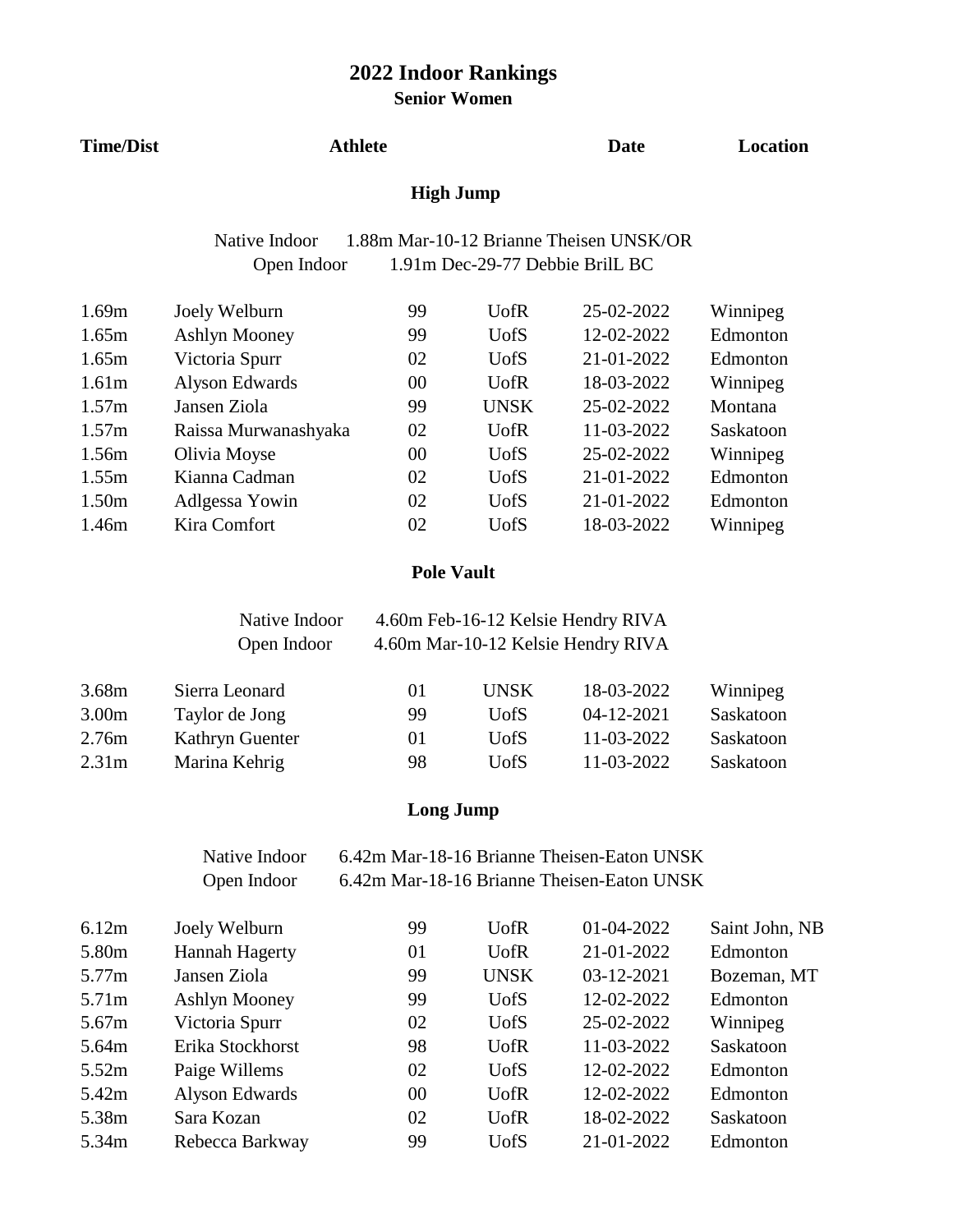**Senior Women**

| <b>Time/Dist</b>  |                      | <b>Athlete</b>     |             | <b>Date</b> | Location  |
|-------------------|----------------------|--------------------|-------------|-------------|-----------|
|                   |                      | Long Jump - Cont'd |             |             |           |
| 5.28m             | Kailee Woitas        | 02                 | <b>UofR</b> | 25-02-2022  | Winnipeg  |
| 5.26m             | Kaylee Ilnisky       | 00                 | <b>UofS</b> | 18-02-2022  | Saskatoon |
| 4.88m             | <b>Cassidy Smith</b> | 00                 | <b>UofS</b> | 18-02-2022  | Saskatoon |
| 4.67 <sub>m</sub> | Kira Comfort         | 02                 | <b>UofS</b> | 21-01-2022  | Edmonton  |
| 4.11m             | <b>Brett Elmy</b>    | 02                 | <b>UofS</b> | 14-01-2022  | Saskatoon |

# **Triple Jump**

| Native Indoor | 12.87m Jan-20-95 Tracy Dulmage RAT |
|---------------|------------------------------------|
| Open Indoor   | 12.87m Jan-20-95 Tracy Dulmage RAT |

| 11.84m             | Erika Stockhorst | 98      | UofR         | 11-03-2022       | Saskatoon |
|--------------------|------------------|---------|--------------|------------------|-----------|
| 11.46m             | Jada Roach       | $_{01}$ | <b>STFC</b>  | 19-11-2021       | Guelph    |
| 10.82m             | Alyson Edwards   | 00      | UofR         | 11-03-2022       | Saskatoon |
| 10.01 <sub>m</sub> | Kianna Cadman    | 02      | <b>U</b> ofS | $21 - 01 - 2022$ | Edmonton  |
| 9.98m              | Adlgessa Yowin   | 02      | <b>U</b> ofS | $21 - 01 - 2022$ | Edmonton  |

## **Shot Put 4kg**

| Native Indoor | 17.66m Feb-02-16 Taryn Suttie UNSK |  |
|---------------|------------------------------------|--|
| Open Indoor   | 17.66m Feb-02-16 Taryn Suttie UNSK |  |

| 12.87m | Nicole Kramchynsky    | 01 | <b>UNSK</b>  | 21-01-2022   | Brookings, SD  |
|--------|-----------------------|----|--------------|--------------|----------------|
| 12.07m | Nicole Ostertag       | 00 | <b>UofS</b>  | 11-03-2022   | Saskatoon      |
| 11.51m | <b>Ashlyn Mooney</b>  | 99 | <b>UofS</b>  | $01-04-2022$ | Saint John, NB |
| 11.31m | Kira Comfort          | 02 | <b>U</b> ofS | 18-03-2022   | Winnipeg       |
| 10.97m | Alyson Edwards        | 00 | <b>U</b> ofR | 18-03-2022   | Winnipeg       |
| 10.61m | Joely Welburn         | 99 | <b>U</b> ofR | 11-12-2021   | Regina         |
| 10.51m | Jaedyn Rudichuk       | 01 | <b>U</b> ofS | 18-12-2021   | Saskatoon      |
| 10.40m | <b>Jessamy Sundby</b> | 02 | <b>UofS</b>  | 25-02-2022   | Winnipeg       |
| 9.98m  | Jansen Ziola          | 99 | <b>UNSK</b>  | 11-02-2022   | Bozeman, MT    |